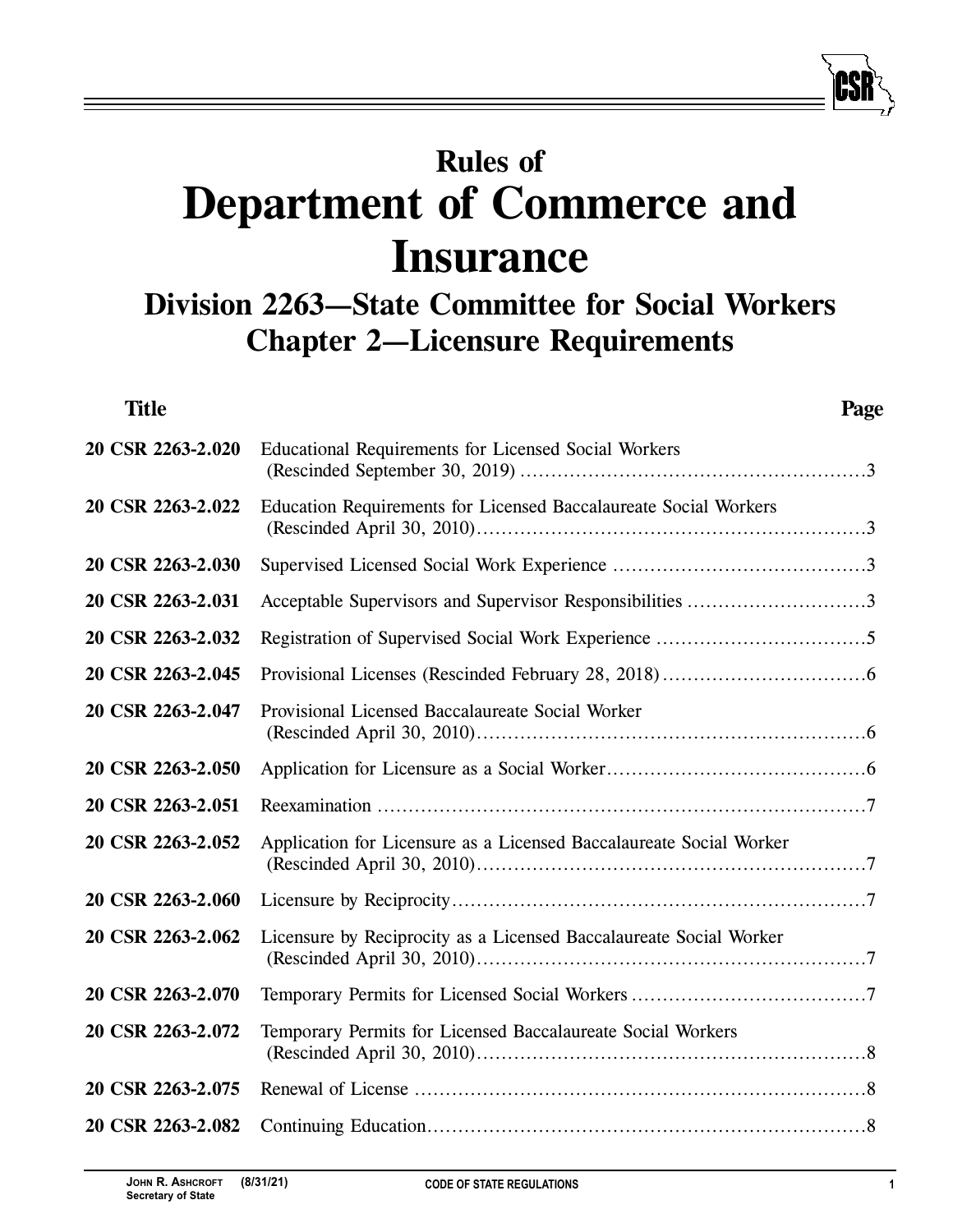**CSR**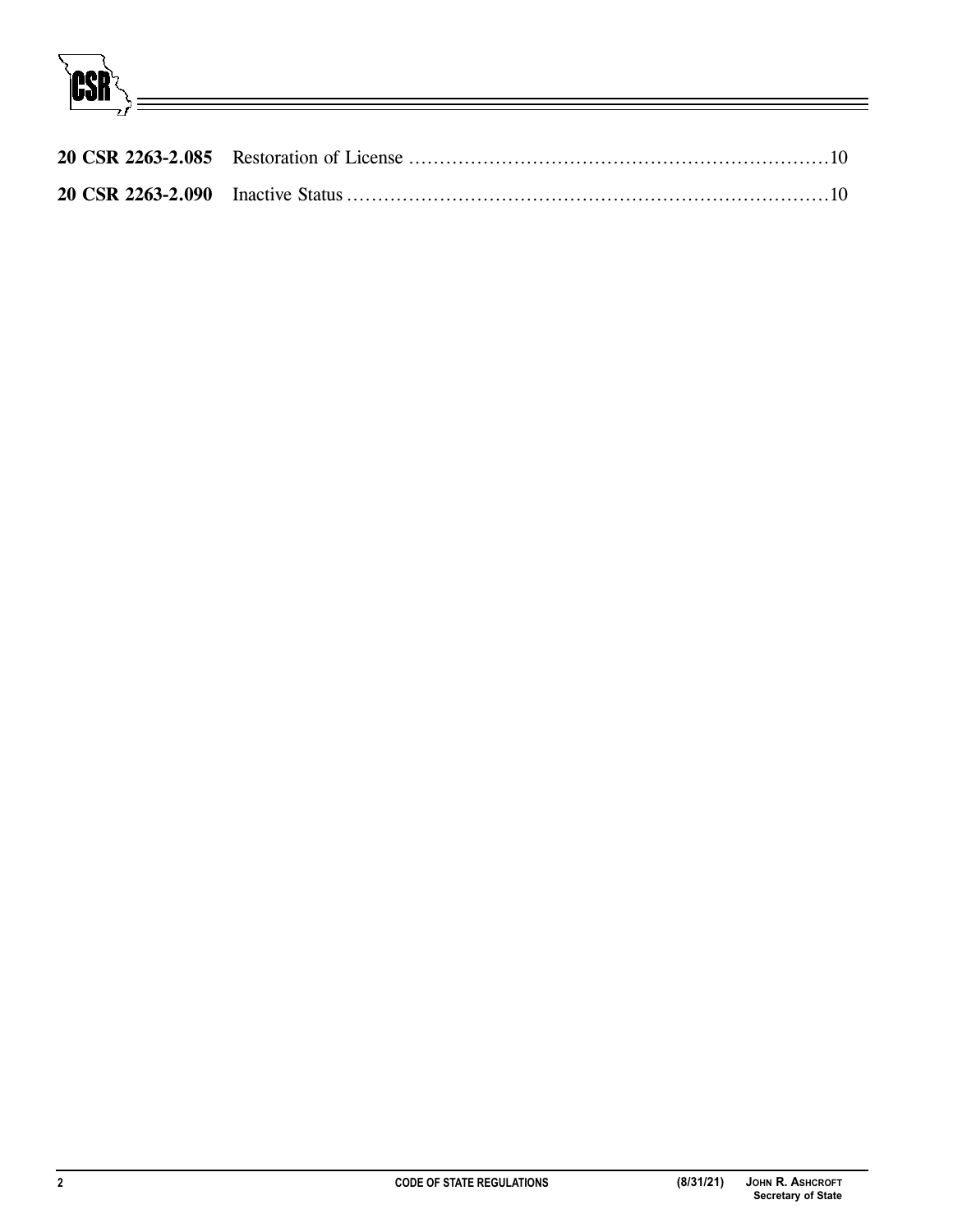

# **Title 20—DEPARTMENT OF COMMERCE AND INSURANCE Division 2263—State Committee for Social Workers Chapter 2—Licensure Requirements**

# **20 CSR 2263-2.020 Educational Requirements for Licensed Social Workers**  (Rescinded September 30, 2019)

*AUTHORITY: sections 337.612, 337.615, and 337.627, RSMo Supp. 2009. This rule originally filed as 4 CSR 263-2.020. Original rule filed Sept. 18, 1990, effective Feb. 14, 1991. Amended: Filed Jan. 11, 1995, effective June 30, 1995. Rescinded: Filed Dec. 30, 1998, effective July 30, 1999. Readopted: Filed Jan. 26, 1999, effective July 30, 1999. Amended: Filed Oct. 30, 2002, effective June 30, 2003. Moved to 20 CSR 2263-2.020, effective Aug. 28, 2006. Rescinded and readopted: Filed Aug. 27, 2009, effective April 30, 2010. Rescinded: Filed Feb. 22, 2019, effective Sept. 30, 2019.* 

# **20 CSR 2263-2.022 Education Requirements for Licensed Baccalaureate Social Workers**

(Rescinded April 30, 2010)

*AUTHORITY: sections 337.665 and 337.677.1, RSMo Supp. 2001. This rule originally filed as 4 CSR 263-2.022. Original rule filed Oct. 30, 2002, effective June 30, 2003. Moved to 20 CSR 2263-2.022, effective Aug. 28, 2006. Rescinded: Filed Aug. 27, 2009, effective April 30, 2010.* 

# **20 CSR 2263-2.030 Supervised Licensed Social Work Experience**

*PURPOSE: This rule defines supervised licensed social work experience and sets out the supervised experience requirements for licensed clinical social workers and licensed baccalaureate social workers.* 

(1) Supervision of the applicant for licensure shall not begin, and will only be acceptable to the committee, after the issuance of the license as a master social worker or licensed baccalaureate social worker.

(2) The supervisor must have met the requirements for an acceptable supervisor, as set out in 20 CSR 2263-2.031, at the time the supervision was performed.

(3) Acceptable supervised licensed social work experience has the following characteristics:

(A) Allowable supervision:

1. A minimum of two (2) hours every two (2) weeks of individual face-to-face supervision by the supervisor;

2. However, individual face-to-face supervision may be consolidated for up to four (4) weeks for a total of four (4) hours of individual face-to-face supervision per four- (4-) week period. These hours shall be included in the total number of supervised hours required in subsection  $(3)(B)$ . Fifty percent (50%) of supervision may be group supervision;

3. For the purpose of this rule, group supervision may consist of at least three (3), and no more than six (6) supervisees; and

4. The use of electronic communications is acceptable for meeting supervision requirements of this rule only if the ethical standards for confidentiality are maintained and communication is verbally and visually interactive between the supervisor and the supervisee;

(B) The minimum acceptable supervised experience shall be three thousand (3,000) hours obtained in no less than twenty-four (24) and no more than forty-eight (48) consecutive calendar months. The forty-eight- (48-) month time frame may include periods of unemployment and/or part-time employment. The total time frame is calculated in consecutive months, not the employment within that period. Supervised experience toward the three thousand (3,000) required hours which is not within a consecutive fortyeight- (48-) month period, is not eligible for submission toward licensure; and

(C) The practice of social work by the supervisee shall be performed under the oversight, guidance, control, and full professional responsibility of the supervisor approved by the committee, in compliance with all laws and regulations relating to the practice of social work. In the event the applicant fails to pre-approve their supervisor(s), or are applying through reciprocity, the committee may review the supervision for compliance and consideration for licensure.

(4) An application for licensure must be submitted pursuant to the rules promulgated by the committee upon completion of the supervised social work experience. All applicants working clinically for licensure must remain under approved supervision until the license is approved by the committee.

*AUTHORITY: section 337.600, RSMo 2016, and sections 337.612, 337.615, 337.627,* 

*337.662, and 337.665, RSMo Supp. 2018.\* This rule originally filed as 4 CSR 263-2.030. Original rule filed Sept. 18, 1990, effective Feb. 14, 1991. Amended: Filed Dec. 2, 1991, effective May 14, 1992. Amended: Filed March 1, 1994, effective Aug. 28, 1994. Amended: Filed Jan. 11, 1995, effective June 30, 1995. Rescinded: Filed Dec. 30, 1998, effective July 30, 1999. Readopted: Filed Jan. 20, 1999, effective July 30, 1999. Amended: Filed Oct. 30, 2002, effective June 30, 2003. Moved to 20 CSR 2263-2.030, effective Aug. 28, 2006. Amended: Filed Aug. 27, 2009, effective April 30, 2010. Amended: Filed Feb. 22, 2019, effective Sept. 30, 2019.* 

*\*Original authority: 337.600, RSMo 1989, amended 1995, 2003, 2005, 2007, 2008, 2009, 2010; 337.612, RSMo 1989, amended 1997, 2001, 2007, 2018; 337.615, RSMo 1989, amended 1995, 1997, 2001, 2004, 2005, 2006, 2007, 2010, 2014, 2018; 337.627, RSMo 1989, amended 1993, 1995, 1997, 2007, 2018; 337.662, RSMo 2001, 2018; and 337.665, RSMo 2001, amended 2004, 2007, 2018.* 

#### **20 CSR 2263-2.031 Acceptable Supervisors and Supervisor Responsibilities**

*PURPOSE: This rule defines an acceptable supervisor and supervisor responsibilities.* 

(1) Acceptable Supervisors—

(A) An acceptable supervisor for a social worker license shall—

1. Have a bachelor's or master's degree, as appropriate as set forth below, from a college or university program of social work accredited by the Council on Social Work Education (CSWE) or a doctorate degree in social work;

2. Be licensed in Missouri as a bachelor, master, clinical, or advanced macro social worker, as appropriate as set forth below, or similarly licensed in another state whose licensure laws, as determined by the committee, are equivalent to Missouri;

3. Have completed a sixteen- (16-) hour continuing education course in supervision approved in accordance with the rules of continuing education.

A. Approved course work and sixteen- (16-) hour supervision training courses must contain components relative to—

(I) Supervisory Relationship and Process;

(II) Supervision of Supervisee's Practices;

(III) Professional Relationships;

(IV) Work Content;

(V) Evaluation and lifelong learning; and

(VI) Professional Responsibility; and

4. Have five (5) years of post licensure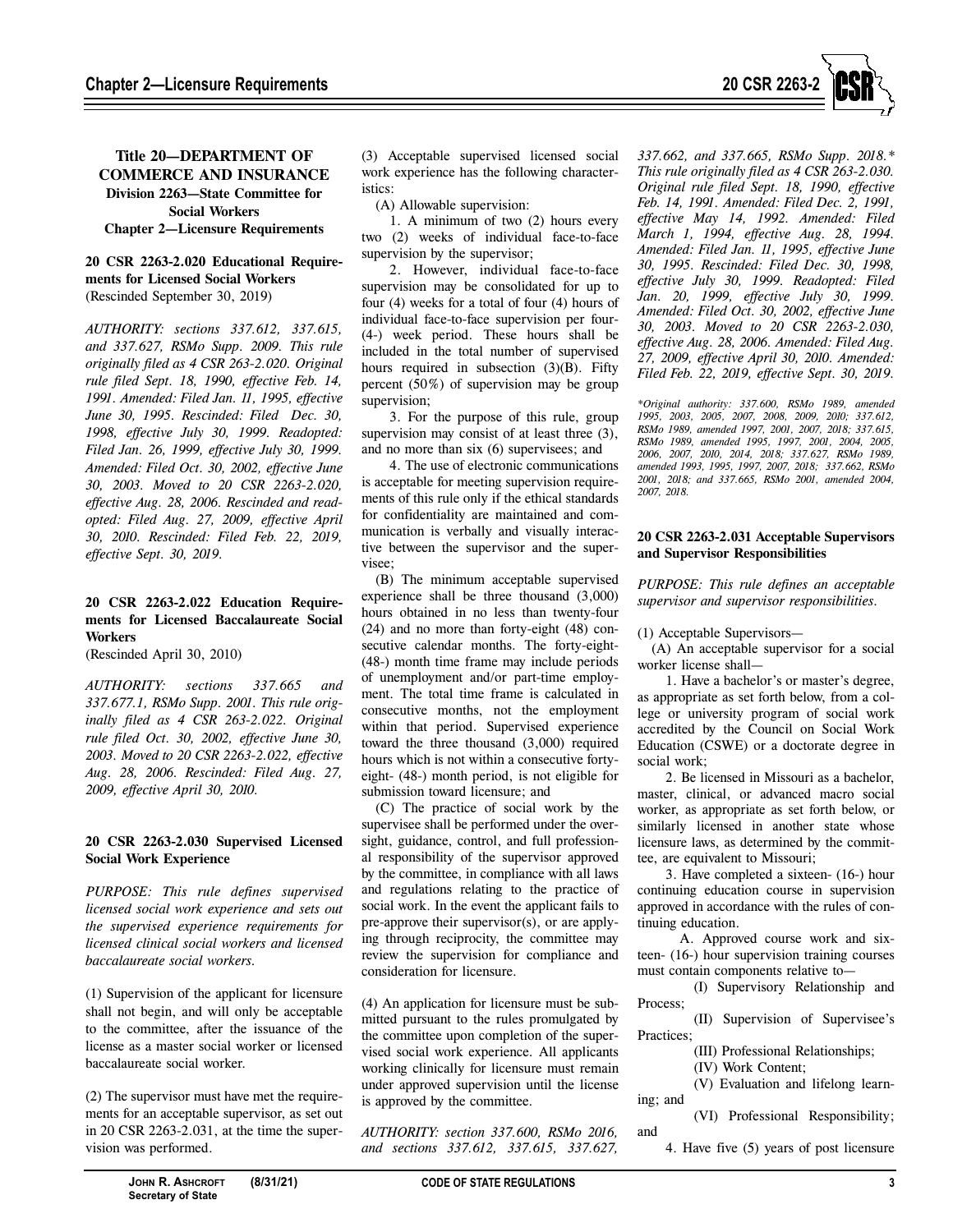experience;

(B) A licensed clinical social worker (LCSW) may supervise LCSW, licensed advanced macro social worker (LAMSW), or licensed baccalaureate social worker (LBSW) independent practice registrants and may supervise a licensed master social worker (LMSW) who is under registered supervision pursuant to section (7) of this rule;

(C) A LAMSW may supervise LAMSW or LBSW independent practice registrants; and

(D) A Missouri LBSW independent practice or a LBSW from another state whose licensure laws, as determined by the committee, are equivalent to Missouri may supervise an LBSW registrant.

(2) The acceptable supervisor cannot be a relative of the supervisee.

(A) A relative is defined as spouse, parent, child, sibling of the whole or half-blood, grandparent, grandchild, aunt, or uncle of the supervisee or one who is or has been related by marriage or has any other dual relationship.

(3) A licensed supervisor whose license has been subject to probation, suspension, or revocation shall not supervise without prior approval of the committee. A licensed supervisor who is currently under probation, suspension, or revocation shall not supervise.

(4) A social worker holding an equivalent license in another state may supervise in that state but may not do so in Missouri because supervision is the practice of social work according to sections 337.600–337.689, RSMo.

(5) The practice of social work by the supervisee shall be performed under the supervisor's control, oversight, guidance, and full professional responsibility. This shall include all applicable areas of practice including, but not limited to:

(A) General orientation of the setting's policies and procedures;

(B) Providing best practice strategies for professional social work practice;

(C) Preliminary screening of all potential clients of the supervisee to determine if the supervisee is capable of successful assessment, intervention, and referral;

(D) Thorough knowledge of the supervisee's entire workload;

(E) Thorough knowledge of each assignment or case, including assessment, diagnosis, and intervention;

(F) Ongoing evaluation and modification of the supervisee's workload as necessary; (G) Allowable Supervision.

communication is verbally and visually interactive between the supervisor and the super-

visee;

(H) Acceptable safeguards shall be built into the contract if the supervisor and supervisee have a relationship that could affect the employment or benefits of the supervisor, and the relationship could, in any way, bias or compromise the supervisor's evaluation of the supervisee;

1. A minimum of two (2) hours every two (2) weeks of individual face-to-face

2. However, individual face-to-face supervision may be consolidated for up to four (4) weeks for a total of four (4) hours of individual face-to-face supervision per four (4)-week period. These hours shall be included in the total number of supervised hours required as set forth in the rules promulgated

3. Fifty percent (50%) of supervision may be group supervision. For the purpose of this rule, group supervision may consist of at least three (3), and no more than six (6),

4. The use of electronic communications is acceptable for meeting supervision requirements of this rule only if the ethical standards for confidentiality are maintained and the

supervision by the supervisor.

by the committee.

supervisees.

(I) When the proposed supervisor is not a staff member of the supervisee's agency, the supervisor shall have a written agreement from the agency administration as to the purpose and content of the desired supervision and the supervisor's specific role, responsibilities, and limitations. The supervisor is also responsible for learning agency functions and policies so that any supervisory suggestions are constructive and realistic within agency purposes and resources;

(J) When there is a change in the setting or supervisor, the supervisor is responsible for notifying the committee and submitting a change of status form to the committee. Such change of status form must be received by the committee within fourteen (14) days of the change;

(K) If supervision is terminated by either party, the supervisor is responsible for notifying the committee and submitting a termination form to the committee. Such termination form must be received by the committee within fourteen (14) days of termination; and

(L) The supervisor shall provide annual reports of progress to the committee. These will be due on the anniversary date of the initial approval for the twelfth, twenty-fourth, and thirty-sixth months of supervision. The annual report will provide an overview of the licensee's practice knowledge of the licensure statutes and rules, licensure scope of practice,

understanding and adherence to approved standards of professional and ethical conduct, areas of continued growth and development, and accountability of supervision hours thus far in the process.

(6) Within fourteen (14) days of the termination of the supervised experience, the supervisor shall complete and maintain the committee's Attestation of Supervision Form, summarizing the supervisee's performance and level of compliance with the requirements for supervised social work experience for a period of forty-eight (48) months.

(A) If the supervisor does not recommend the supervisee for licensure or recommends licensure with reservation, the Attestation of Supervision Form shall be supplemented with a detailed statement explaining why recommendation for licensure without reservation cannot be made. Exhibits may be attached to the statement of explanation.

(B) A copy of the statement of explanation, and any exhibits, shall be delivered to the supervisee.

(C) The supervisee may respond to the statement of explanation within fourteen (14) days, in writing or by making a request for an appearance before the committee.

(D) The supervisor and the supervisee shall promptly respond to any inquiry made by the committee or at its direction regarding the Attestation of Supervision Form or the statement of explanation.

(7) A licensed master social worker under registered supervision may be employed in the supervisor's private practice setting or in the private practice of another. In those instances, the supervisor may bill clients for services rendered by the licensed master social worker but under no circumstances shall the licensed master social worker bill the clients directly for services rendered. The only exception to this section shall be when reimbursement for services is provided under Title XIX (Medicaid) through the Missouri Department of Social Services, MO Health-Net Division. A licensed master social worker under registered supervision may accept a Medicaid reimbursement number and services may be billed through that number, provided such reimbursement is administered through the professional setting employing the licensed master social worker, and not directly paid to the licensed master social worker. The professional setting shall not include private practice in which the licensed master social worker operates, manages, or has an ownership interest in the private practice.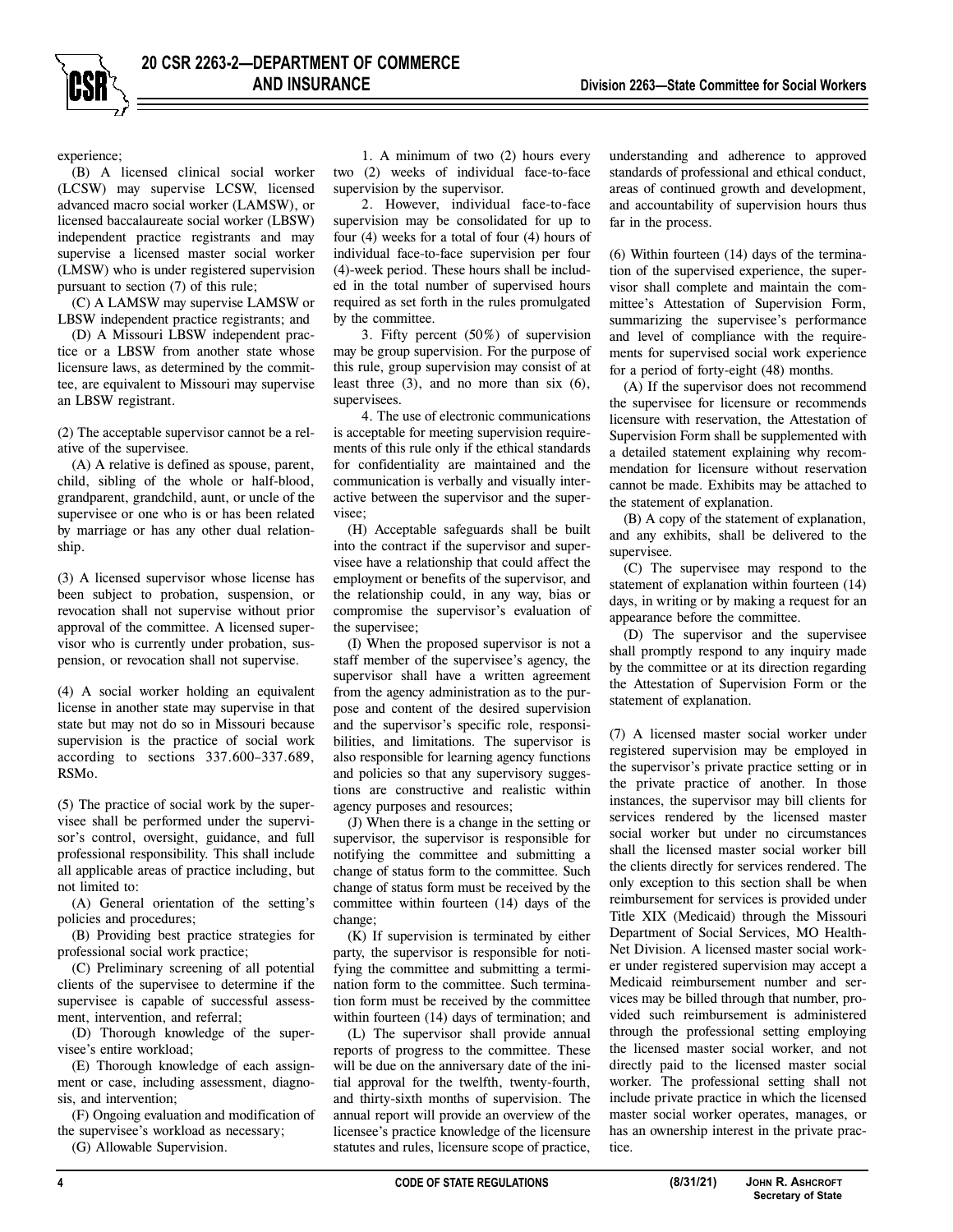

*AUTHORITY: section 337.600, RSMo 2016, and sections 337.612, 337.627, and 337.665, RSMo Supp. 2020.\* This rule originally filed as 4 CSR 263-2.031. Original rule filed Sept. 18, 1990, effective Feb. 14, 1991. Amended: Filed Dec. 2, 1991, effective May 14, 1992. Emergency amendment filed March 25, 1992, effective April 4, 1992, expired Aug. 1, 1992. Amended: Filed March 25, 1992, effective Sept. 6, 1992. Amended: Filed March 1, 1994, effective Aug. 28, 1994. Amended: Filed Jan. 11, 1995, effective June 30, 1995. Rescinded: Filed Dec. 30, 1998, effective July 30, 1999. Readopted: Filed Jan. 20, 1999, effective July 30, 1999. Amended: Filed Oct. 30, 2002, effective June 30, 2003. Amended: Filed July 15, 2005, effective Jan. 30, 2006. Moved to 20 CSR 2263-2.031, effective Aug. 28, 2006. Amended: Filed Aug. 27, 2009, effective April 30, 2010. Emergency amendment filed Aug. 18, 2010, effective Aug. 28, 2010, expired Feb. 24, 2011. Amended: Filed Aug. 18, 2010, effective Feb. 28, 2011. Amended: Filed March 14, 2019, effective Sept. 30, 2019. Amended: Filed March 25, 2021, effective Sept. 30, 2021.* 

*\*Original authority: 337.600, RSMo 1989, amended 1995, 2003, 2005, 2007, 2008, 2009, 2010; 337.612, RSMo 1989, amended 1997, 2001, 2007, 2018; 337.627, RSMo 1989, amended 1993, 1995, 1997, 2007, 2018; and 337.665, RSMo 2001, amended 2004, 2007, 2018.* 

#### **20 CSR 2263-2.032 Registration of Supervised Social Work Experience**

*PURPOSE: This rule outlines the requirements for registering clinical social work experience.* 

(1) Supervised social work experience shall be registered for approval by the committee prior to the beginning of supervision. This will ensure that the supervision is acceptable to the committee prior to applying for licensure. In the event the applicant fails to preapprove their supervisor(s), or is applying through reciprocity, the committee at its discretion may review the supervision for compliance and consideration of licensure.

(2) Registration of supervision for social workers beginning the practice of social work under supervision in another state and intending to apply for licensure in Missouri is acceptable to the committee if the supervisor holds a license in the other state, determined by the committee to be substantially similar to Missouri's.

(3) The applicant for registration of supervision shall—

(A) Have one (1) of the following licenses: 1. Licensed master social worker (LMSW) for clinical or advanced macro path; or

2. Licensed baccalaureate social worker (LBSW) if seeking independent practice on a baccalaureate level;

(B) Submit a completed registration of supervision form provided by the committee; and

(C) Pay the registration of supervision fee as prescribed by the committee.

(4) The applicant for registration of supervision shall practice social work under the order, control, oversight, guidance, and full professional responsibility of the approved registered supervisor at the setting(s) approved by the committee.

(5) Whenever a supervisee changes a supervisor or adds a supervisor or new setting, a change of status form, provided by the committee, shall be submitted to the committee by the supervisee with the registration fee and must be submitted in writing within fourteen (14) days. Failure to submit a change will result in supervision hours not calculated towards the three thousand (3,000) hours of supervised licensed social work experience.

(6) A supervisee may be employed in the supervisor's private practice setting or in the private practice of another. The professional setting shall not include private practice in which the supervisee operates, manages, or has an ownership interest in the private practice.

(7) The committee shall notify both the supervisee and registered supervisor, in writing, of the committee's approval or refusal of the registration of supervision. A registration of supervision will not be reviewed until all items required by section (3) of this rule are received.

(8) Supervised social work experience of the supervisee in an exempt setting (any agency or department of Missouri) shall meet the requirements as set forth in the rules promulgated by the committee.

(9) Approval of the proposed social work experience and/or the proposed supervisor shall be withdrawn if circumstances change so that the experience, supervisor, or both, do not qualify as supervised social work experience as that term is defined in the rules promulgated by the committee.

(10) Because the difficulties in confirming or verifying supervision increase dramatically over time, supervision will not be recognized if it occurred more than forty-eight (48) calendar months prior to the application for licensure being filed.

(11) Any termination of supervision or change of supervision site must be reported by the supervisor to the committee in writing within fourteen (14) days.

(12) The supervisor shall provide annual reports of progress to the committee. These will be due on the anniversary date of the initial approval for the twelfth, twenty-fourth, and thirty-sixth months of supervision. The annual report will provide an overview of the licensee's practice knowledge of the licensure statutes and rules, licensure scope of practice, understanding and adherence to approved standards of professional and ethical conduct, areas of continued growth and development, and accountability of supervision hours thus far in the process.

(13) If the required hours of supervision are not completed within forty-eight (48) months of the beginning of supervision, the supervisee shall submit a detailed written plan to the committee for approval specifying how the supervision will be successfully concluded, co-signed by the supervisor. The committee may approve the plan, request further information from either the supervisee or the supervisor, or require either the supervisee or the supervisor, or both, to appear before the committee or a subcommittee thereof.

(14) To engage in registered licensure supervision in Missouri, one must be both licensed in Missouri and registered for supervision with the committee. It shall be cause for discipline to provide unregistered or unlicensed licensure supervision in Missouri.

(15) All persons engaged in the practice of clinical social work in the state of Missouri shall either be licensed as a licensed clinical social worker or be registered for supervision as required by statute and these regulations.

*AUTHORITY: section 337.600, RSMo 2016, and sections 337.612, 337.615, 337.627, and 337.665, RSMo Supp. 2020.\* This rule originally filed as 4 CSR 263-2.032. Original rule filed Sept. 18, 1990, effective Feb. 14, 1991. Amended: Filed Jan. 11, 1995, effective June 30, 1995. Rescinded: Filed Dec. 30, 1998, effective July 30, 1999. Readopted: Filed Jan. 20, 1999, effective July 30, 1999. Amended: Filed Oct. 30, 2002, effective June 30, 2003. Amended: Filed March 15, 2004, effective Sept. 30, 2004. Moved to 20 CSR 2263-2.032, effective Aug. 28, 2006. Amended: Filed Dec. 15, 2006, effective June 30,*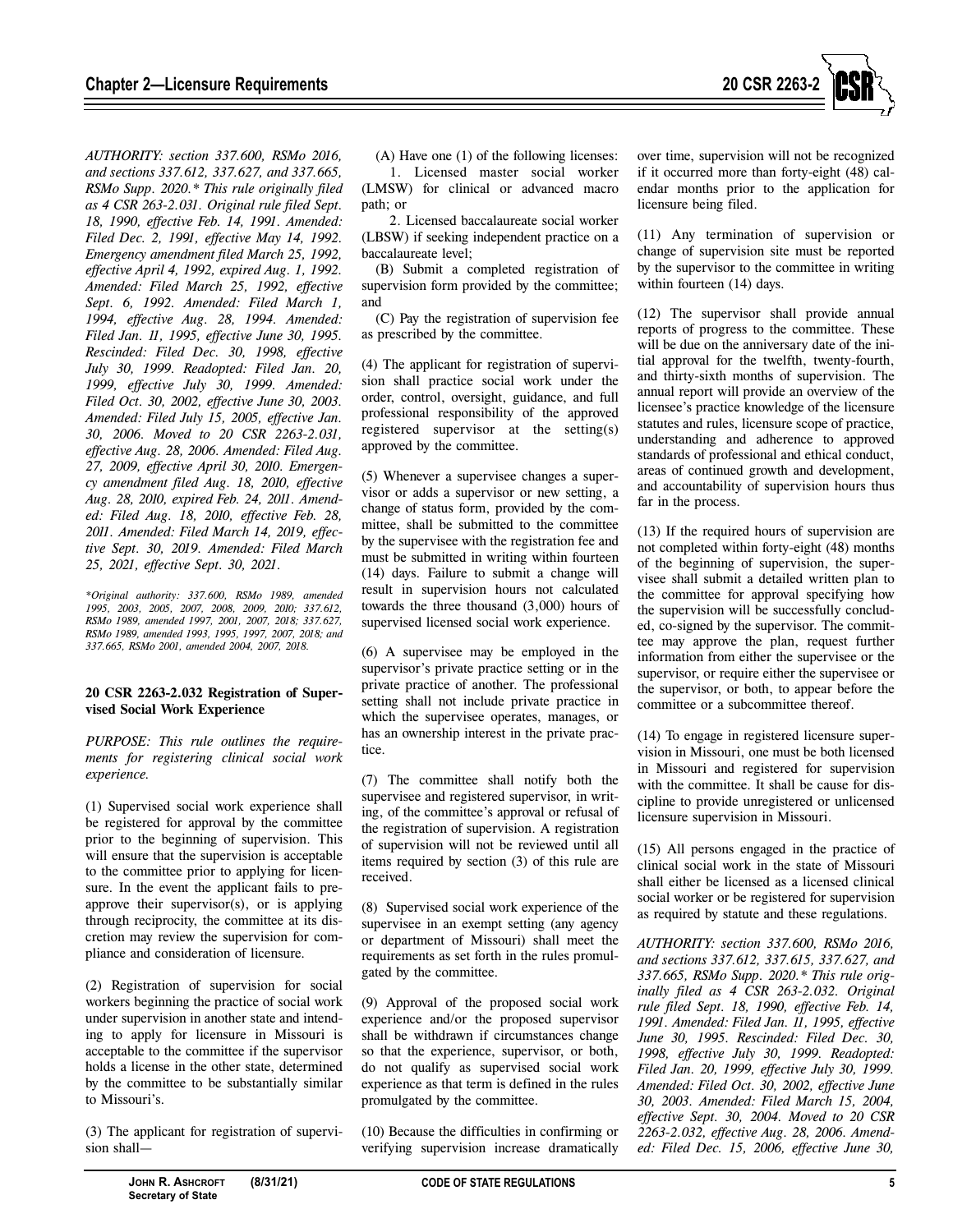*2007. Amended: Filed Aug. 27, 2009, effective April 30, 2010. Amended: Filed Feb. 22, 2019, effective Sept. 30, 2019. Amended: Filed Aug. 30, 2019, effective Feb. 29, 2020. Amended: Filed June 29, 2020, effective Dec. 30, 2020.* 

*\*Original authority: 337.600, RSMo 1989, amended 1995, 2003, 2005, 2007, 2008, 2009, 2010; 337.612, RSMo 1989, amended 1997, 2001, 2007, 2018; 337.615, RSMo 1989, amended 1995, 1997, 2001, 2004, 2005, 2006, 2007, 2010, 2014, 2018, 2020; 337.627, RSMo 1989, amended 1993, 1995, 1997, 2007, 2018; and 337.665, RSMo 2001, amended 2004, 2007, 2018, 2020.* 

#### **20 CSR 2263-2.045 Provisional Licenses**  (Rescinded February 28, 2018)

*AUTHORITY: sections 337.600, 337.612, 337.615, 337.627, and 337.630, RSMo Supp. 2010. This rule originally filed as 4 CSR 263- 2.045. Original rule filed Dec. 30, 1998, effective July 30, 1999. Amended: Filed Oct. 30, 2002, effective June 30, 2003. Amended: Filed March 15, 2004, effective Sept. 30, 2004. Amended: Filed March 28, 2005, effective Sept. 30, 2005. Moved to 20 CSR 2263- 2.045, effective Aug. 28, 2006. Amended: Filed Aug. 27, 2009, effective April 30, 2010. Emergency amendment filed Aug. 18, 2010, effective Aug. 28, 2010, expired Feb. 24, 2011. Amended: Filed Aug. 18, 2010, effective Feb. 28, 2011. Rescinded: Filed Aug. 8, 2017, effective Feb. 28, 2018.* 

#### **20 CSR 2263-2.047 Provisional Licensed Baccalaureate Social Worker**  (Rescinded April 30, 2010)

*AUTHORITY: sections 337.650, 337.653, 337.665, and 337.677, RSMo Supp. 2004. This rule originally filed as 4 CSR 263- 2.047. Original rule filed Oct. 30, 2002, effective June 30, 2003. Amended: Filed March 15, 2004, effective Sept. 30, 2004. Amended: Filed March 28, 2005, effective Sept. 30, 2005. Moved to 20 CSR 2263- 2.047, effective Aug. 28, 2006. Rescinded: Filed Aug. 27, 2009, effective April 30, 2010.* 

#### **20 CSR 2263-2.050 Application for Licensure as a Social Worker**

*PURPOSE: This rule outlines the procedures for application for licensure as a clinical social worker.*

(1) Application for social work licensure shall be made on the forms provided by the committee. Application forms shall be obtained from the Executive Director, State Committee

for Social Workers, PO Box 1335, Jefferson City, MO 65102.

(2) An application for licensure is not considered officially filed with the committee until it has been determined by the committee staff to be complete and the application is submitted on the form(s) provided by the committee. The application shall be accompanied by the application fee as set forth in the rules promulgated by the committee.

(3) A separate application for licensure shall be made for each class of license sought.

(4) The following documents shall be on file for an application to be considered complete and officially filed:

(A) Completed application form, specifying the type of license sought;

(B) Official transcript(s) sent directly from the educational institution(s);

(C) Completed Attestation of Supervision form(s) sent directly from the attesting supervisor(s), if applicable;

(D) Verification of a passing score, as determined by the committee, on the examination administered by the Association of Social Work Boards (ASWB). Verification of score(s) shall be sent directly to the committee office by the ASWB. The required examinations are—

1. Licensed baccalaureate social worker—bachelors examination;

2. Licensed baccalaureate social worker independent practice—bachelors examination.

A. An examination taken more than sixty (60) days prior to graduation is not acceptable. A letter from a designated official at the Council on Social Work Education (CSWE) accredited program indicating the individual is on track to graduate must be received by the committee;

3. Licensed master social worker—masters examination.

A. An examination taken more than sixty (60) days prior to graduation is not acceptable. A letter from a designated official at the CSWE accredited program indicating the individual is on track to graduate must be received by the committee;

4. Licensed advanced macro social worker—advanced generalist examination.

A. An examination taken before the completion of at least two thousand two hundred fifty (2,250) hours and eighteen (18) months of the supervised work experience is not acceptable; and

5. Licensed clinical social worker—clinical examination.

A. An examination taken before the

completion of at least two thousand two hundred fifty (2,250) hours and eighteen (18) months of the supervised work experience is not acceptable;

(E) Proof of submission of fingerprints to the Missouri State Highway Patrol's approved vendor for both a Missouri State Highway Patrol and Federal Bureau of Investigation fingerprint background check. Any fees due for fingerprint background checks shall be paid by the applicant directly to the Missouri Highway Patrol or its approved vendor. All fees are nonrefundable; and

(F) An applicant for licensure who answers "yes" to any question in the application which relates to possible grounds for denial of licensure under section 337.630, RSMo, shall submit a sworn affidavit setting forth in detail the facts that explain the answer and shall submit copies of appropriate documents related to that answer, if requested by the committee, which shall include, but is not limited to, the following:

1. Certified copies of final orders/judgments;

2. If no final order—Certified copy of clerk's docket sheet and copy of complaint; and

3. If criminal conviction—A certified copy of final order and sentence or commutation of sentence.

(5) Following the committee's review process, the applicant will be informed by letter of licensure denial. The denial letter will identify the reasons for denial and the appeal process.

(6) Any applicant for licensure shall complete and officially file the application for licensure within an application window of one (1) year from the date the application form is initially submitted to the committee.

(A) If an applicant fails to submit all requirements needed for approval to take the exam within the one- (1-) year period, then the application will be voided.

(B) Upon completion of the application for licensure, the committee will either approve or disapprove the applicant to sit for the applicable examination.

*AUTHORITY: section 337.600, RSMo 2016, and sections 337.612, 337.615, 337.627, and 337.630, RSMo Supp. 2020.\* This rule originally filed as 4 CSR 263-2.050. Original rule filed Sept. 18, 1990, effective Feb. 14, 1991. Amended: Filed Dec. 2, 1991, effective May 14, 1992. Amended: Filed Jan. 11, 1995, effective June 30, 1995. Rescinded and readopted: Filed Dec. 30, 1998, effective July 30, 1999. Amended: Filed Oct. 30, 2002,*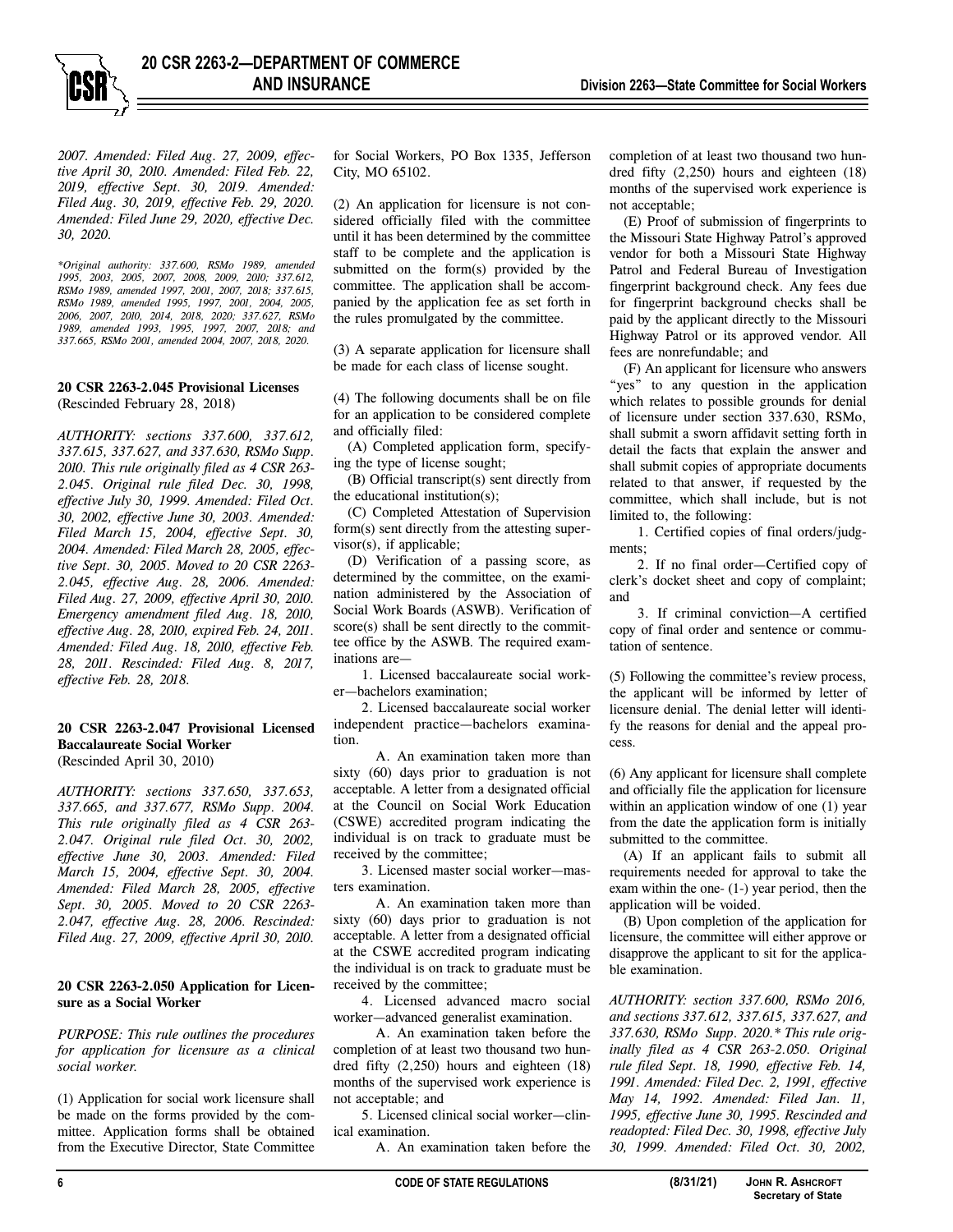

*effective June 30, 2003. Moved to 20 CSR 2263-2.050, effective Aug. 28, 2006. Amended: Filed Dec. 15, 2006, effective June 30, 2007. Amended: Filed Aug. 27, 2009, effective April 30, 2010. Emergency amendment filed Aug. 18, 2010, effective Aug. 28, 2010, expired Feb. 24, 2011. Amended: Filed Aug. 18, 2010, effective Feb. 28, 2011. Amended: Filed Sept. 27, 2017, effective March 30, 2018. Amended: Filed Feb. 22, 2019, effective Sept. 30, 2019. Amended: Filed March 25, 2021, effective Sept. 30, 2021.* 

*\*Original authority: 337.600, RSMo 1989, amended 1995, 2003, 2005, 2007, 2008, 2009, 2010; 337.612, RSMo 1989, amended 1997, 2001, 2007, 2018; 337.615, RSMo 1989, amended 1995, 1997, 2001, 2004, 2005, 2006, 2007, 2010, 2014, 2018, 2020; 337.627, RSMo 1989, amended 1993, 1995, 1997, 2007, 2018; and 337.630, RSMo 1989, amended 1997, 2007, 2020.* 

#### **20 CSR 2263-2.051 Reexamination**

*PURPOSE: This rule establishes an end date for initial applications for license.* 

(1) Any applicant must pass the required examination within two (2) calendar years from the date the applicant was approved to take the examination. Failure to complete the examination within this time frame will result in the expiration of the application. Any applicant whose application has expired may choose to reapply for licensure and for approval to sit for the examination.

*AUTHORITY: sections 337.600, 337.612, 337.615, 337.627, and 337.630, RSMo 2016.\* Original rule filed Sept. 27, 2017, effective March 30, 2018.* 

*\*Original authority: 337.600, RSMo 1989, amended 1995, 2003, 2005, 2007, 2008, 2009, 2010; 337.612, RSMo 1989, amended 1997, 2001, 2007; 337.615, RSMo 1989, amended 1995, 1997, 2001, 2004, 2005, 2006, 2007, 2010, 2014; 337.627, RSMo 1989, amended 1993, 1995, 1997, 2007; and 337.630, RSMo 1989, amended 1997, 2007.* 

# **20 CSR 2263-2.052 Application for Licensure as a Licensed Baccalaureate Social Worker**

(Rescinded April 30, 2010)

*AUTHORITY: sections 337.665 and 337.677.1, RSMo Supp. 2006. This rule originally filed as 4 CSR 263-2.052. Original rule filed Oct. 30, 2002, effective June 30, 2003. Moved to 20 CSR 2263-2.052, effective Aug. 28, 2006. Amended: Filed Dec. 15, 2006, effective June 30, 2007. Rescinded: Filed Aug. 27, 2009, effective April 30, 2010.*

#### **20 CSR 2263-2.060 Licensure by Reciprocity**

*PURPOSE: This rule provides information to those desiring licensure by reciprocity*.

(1) The committee may issue a license by reciprocity to individuals who meet the licensure requirements as set forth in the rules promulgated by the committee and provide the following:

(A) Completed application for Licensure by Reciprocity form provided by the committee. The application shall state the class of license sought by the applicant;

(B) A reciprocity application fee as set forth in the rules promulgated by the committee;

(C) Verification form provided by the committee to be completed by the regulatory entity verifying that the individual holds a valid active license as a social worker in that state or territory. The applicant has the burden of providing the information necessary for determination of this issue.

(D) Proof of submission of fingerprints to the Missouri State Highway Patrol's approved vendor for both a Missouri State Highway Patrol and Federal Bureau of Investigation fingerprint background check. Any fees due for fingerprint background checks shall be paid by the applicant directly to the Missouri Highway Patrol or its approved vendor. All fees are nonrefundable.

(2) If the committee determines that the applicant fails to meet the requirements for licensure by reciprocity, the applicant for licensure by reciprocity shall be informed by letter that licensure by reciprocity has been denied. The denial letter shall identify the reasons for denial and shall inform the applicant of the appeal process.

(3) Any applicant for licensure shall complete and officially file the application for licensure within an application window of one  $(1)$  year from the date the application is initially submitted to the committee. If an applicant fails to complete all requirements for licensure within the one- (1-) year period, then the application shall be deemed void. If the applicant wishes to pursue licensure after the expiration of the application window, the applicant must begin the application process again by submitting a new application and all applicable fees and comply with all other requirements as set forth in this rule for a complete and officially filed application. The applicant may make a written request to the committee to transfer to the new application file the previously submitted transcripts, any still valid test scores, and any other information submitted as part of the application process that is still current and valid. The committee has discretion to determine what portions of the application documents will transfer to the new application and which will not; however, the committee shall not approve the transfer of the results of any background check or fingerprinting requirement to the new application nor shall the committee waive any requirement for payment of any applicable fees for the new application.

*AUTHORITY: sections 337.600 and 337.630, RSMo 2016, and sections 337.612, 337.615, and 337.627, RSMo Supp. 2018.\* This rule originally filed as 4 CSR 263-2.060. Original rule filed Sept. 18, 1990, effective Feb. 14, 1991. Rescinded and readopted: Filed Dec. 30, 1998, effective July 30, 1999. Amended: Filed Nov. 13, 2002, effective June 30, 2003. Amended: Filed March 15, 2004, effective Sept. 30, 2004. Moved to 20 CSR 2263- 2.060, effective Aug. 28, 2006. Amended: Filed Dec. 15, 2006, effective June 30, 2007. Amended: Filed Aug. 27, 2009, effective April 30, 2010. Amended: Filed Sept. 27, 2017, effective March 30, 2018. Amended: Filed Feb. 22, 2019, effective Sept. 30, 2019.* 

*\*Original authority: 337.600, RSMo 1989, amended 1995, 2003, 2005, 2007, 2008, 2009, 2010; 337.612, RSMo 1989, amended 1997, 2001, 2007, 2018; 337.615, RSMo 1989, amended 1995, 1997, 2001, 2004, 2005, 2006, 2007, 2010, 2014, 2018; 337.627, RSMo 1989, amended 1993, 1995, 1997, 2007, 2018; and 337.630, RSMo 1989, amended 1997, 2007, 2018.* 

# **20 CSR 2263-2.062 Licensure by Reciprocity as a Licensed Baccalaureate Social Worker**

(Rescinded April 30, 2010)

*AUTHORITY: sections 337.650, 337.665, and 337.677.1, RSMo Supp. 2006. This rule originally filed as 4 CSR 263-2.062. Original rule filed Oct. 30, 2002, effective June 30, 2003. Amended: Filed March 15, 2004, effective Sept. 30, 2004. Moved to 20 CSR 2263- 2.062, effective Aug. 28, 2006. Amended: Filed Dec. 15, 2006, effective June 30, 2007. Rescinded: Filed Aug. 27, 2009, effective April 30, 2010.* 

#### **20 CSR 2263-2.070 Temporary Permits for Licensed Social Workers**

*PURPOSE: This rule establishes a procedure for reciprocity applicants to obtain a temporary permit to practice social work in Missouri pending licensure.* 

(1) Individuals who have a valid, unexpired license or certificate as a social worker from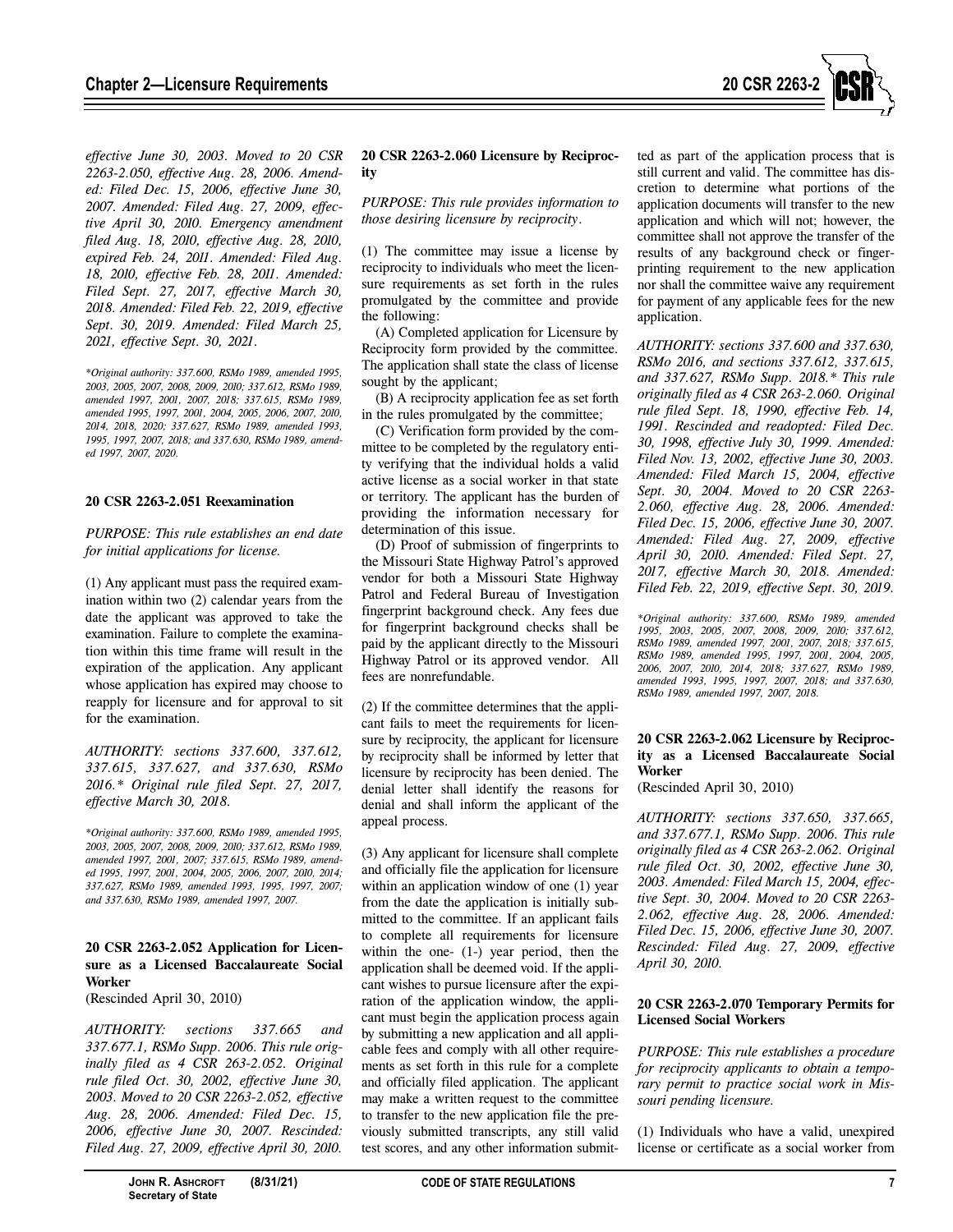

a state, territory, province, or country whose licensing or certification requirements are substantially the same as the current Missouri requirements for licensure, as determined by the committee, may receive a temporary permit to practice social work in Missouri pending committee approval for licensure by reciprocity.

(2) Temporary permit requests must be submitted to the committee with a completed reciprocity application.

(3) The applicant has the burden of providing the information necessary for the determination of licensure.

(4) Temporary permits shall be valid for a maximum of three (3) months after issuance.

(5) Individuals who have temporary permits are subject to the statutes and regulations promulgated by the committee governing the practice of social work.

(6) Individuals who have temporary permits may use the social work title for which they seek licensure.

*AUTHORITY: section 337.621, RSMo 2000 and sections 337.600, 337.627, and 337.630, RSMo Supp. 2009.\* This rule originally filed as 4 CSR 263-2.070. Original rule filed Sept. 18, 1990, effective Feb. 14, 1991. Amended: Filed Jan. 11, 1995, effective June 30, 1995. Rescinded and readopted: Filed Dec. 30, 1998, effective July 30, 1999. Amended: Filed Oct. 30, 2002, effective June 30, 2003. Moved to 20 CSR 2263-2.070, effective Aug. 28, 2006. Rescinded and readopted: Filed Aug. 27, 2009, effective April 30, 2010.* 

*\*Original authority: 337.600, RSMo 1989, amended 1995, 2003, 2005, 2007, 2008, 2009; 337.621, RSMo 1989, amended 1997; 337.627, RSMo 1989, amended 1993, 1995, 1997, 2007; and 337.630, RSMo 1989, amended 1997, 2007.* 

#### **20 CSR 2263-2.072 Temporary Permits for Licensed Baccalaureate Social Workers**  (Rescinded April 30, 2010)

*AUTHORITY: sections 337.665, 337.671, and 337.677.1, RSMo Supp. 2001. This rule originally filed as 4 CSR 263-2.072. Original rule filed Oct. 30, 2002, effective June 30, 2003. Moved to 20 CSR 2263-2.072, effective Aug. 28, 2006. Rescinded: Filed Aug. 27, 2009, effective April 30, 2010.* 

#### **20 CSR 2263-2.075 Renewal of License**

*PURPOSE: This rule outlines the process of* 

*renewing a license to practice as a licensed clinical social worker or as a licensed baccalaureate social worker.*

(1) All licenses shall be renewed on or before the expiration of the license. Failure of a licensee to renew the license shall cause the license to lapse. Failure to receive notice shall not relieve the licensee of the obligation to renew the license to practice as a licensed social worker and to pay the required fee prior to the expiration date of the license. Renewals shall be postmarked no later than the expiration date of the license, or if the expiration date is a Sunday or federal holiday, then the next day, to avoid the late renewal penalty fee as defined in the rules promulgated by the committee. Deposit of the renewal fee by the division does not constitute acceptance of the renewal application.

(2) Each licensed social worker shall provide the committee with a completed renewal form issued by the committee that shall contain:

(A) The licensee's residential address;

(B) Details regarding being found guilty, plea of guilty, receipt of a suspended imposition of sentence, or the entering of a plea of *nolo contendere* for any violation of any laws of a state or the United States, other than a

(C) Details regarding any addiction to or repetitive abuse of any drug or chemical substance, including alcohol;

traffic violation;

(D) Information regarding being currently treated or ever having been treated through a drug or alcohol rehabilitation program;

(E) Details regarding being a party in a civil suit;

(F) Any and all details regarding any restriction or discipline for unethical behavior or unprofessional conduct;

(G) Any and all details regarding a professional license, certification, registration, permit, or an application in any state, United States territory, province, or country being denied, reprimanded, suspended, restricted, revoked, or otherwise disciplined, curtailed or voluntarily surrendered under threat of investigation or disciplinary action;

(H) Any and all details regarding any pending complaints before any regulatory board or agency;

(I) Details regarding a medical condition which in any way impairs or limits the ability to perform the duties of a licensed social worker with reasonable skill and safety; and

(J) Affirmation that the licensee has fulfilled the ethical standard of maintaining continued competence by the completion of at least thirty (30) clock hours of continuing education.

(3) Any licensee who fails to timely renew shall not perform any act for which a license is required during the expired, lapsed, or inactive period.

*AUTHORITY: sections 337.600 and 337.630, RSMo 2016, and sections 337.612, 337.618, and 337.627, RSMo Supp. 2018.\* This rule originally filed as 4 CSR 263-2.075. Original rule filed Jan. 20, 1999, effective July 30, 1999. Amended: Filed Oct. 30, 2002, effective June 30, 2003. Moved to 20 CSR 2263- 2.075, effective Aug. 28, 2006. Amended: Filed Aug. 27, 2009, effective April 30, 2010. Amended: Filed Feb. 22, 2019, effective Sept. 30, 2019.* 

*\*Original authority: 337.600, RSMo 1989, amended 1995, 2003, 2005, 2007, 2008, 2009, 2010; 337.612, RSMo 1989, amended 1997, 2001, 2007, 2018; 337.618, RSMo 1989, amended 1997, 2001, 2005, 2007, 2010, 2018; 337.627, RSMo 1989, amended 1993, 1995, 1997, 2007, 2018; and 337.630, RSMo 1989, amended 1997, 2007, 2018.* 

#### **20 CSR 2263-2.082 Continuing Education**

*PURPOSE: This rule sets continuing education requirements for renewal of licenses to practice as a licensed social worker and establishes the basic continuing education standards. The goal of continuing education is to ensure quality social work services to clients. The requirements for continuing education are grounded in the ethical principle to develop and enhance professional expertise and increase competence in service and delivery.* 

(1) As a condition for renewing a license to practice, all licensed social workers shall be required to have completed thirty (30) clock hours of acceptable continuing professional education courses prior to the renewal of the license.

(2) As part of the thirty (30) continuing education (CE) hours required for each renewal cycle, each applicant for renewal or reinstatement of a license shall complete—

(A) Three (3) clock hours of ethics presented by a social worker who has graduated from an accredited school of social work or by a professional who has knowledge of ethics as it relates to the practice of social work;

(B) Two (2) hours of suicide assessment, referral, treatment, and management training; and

(C) Three (3) hours devoted exclusively to explicit or implicit bias, diversity, inclusion, or cultural awareness/competency/humility.

(3) The committee shall have authority to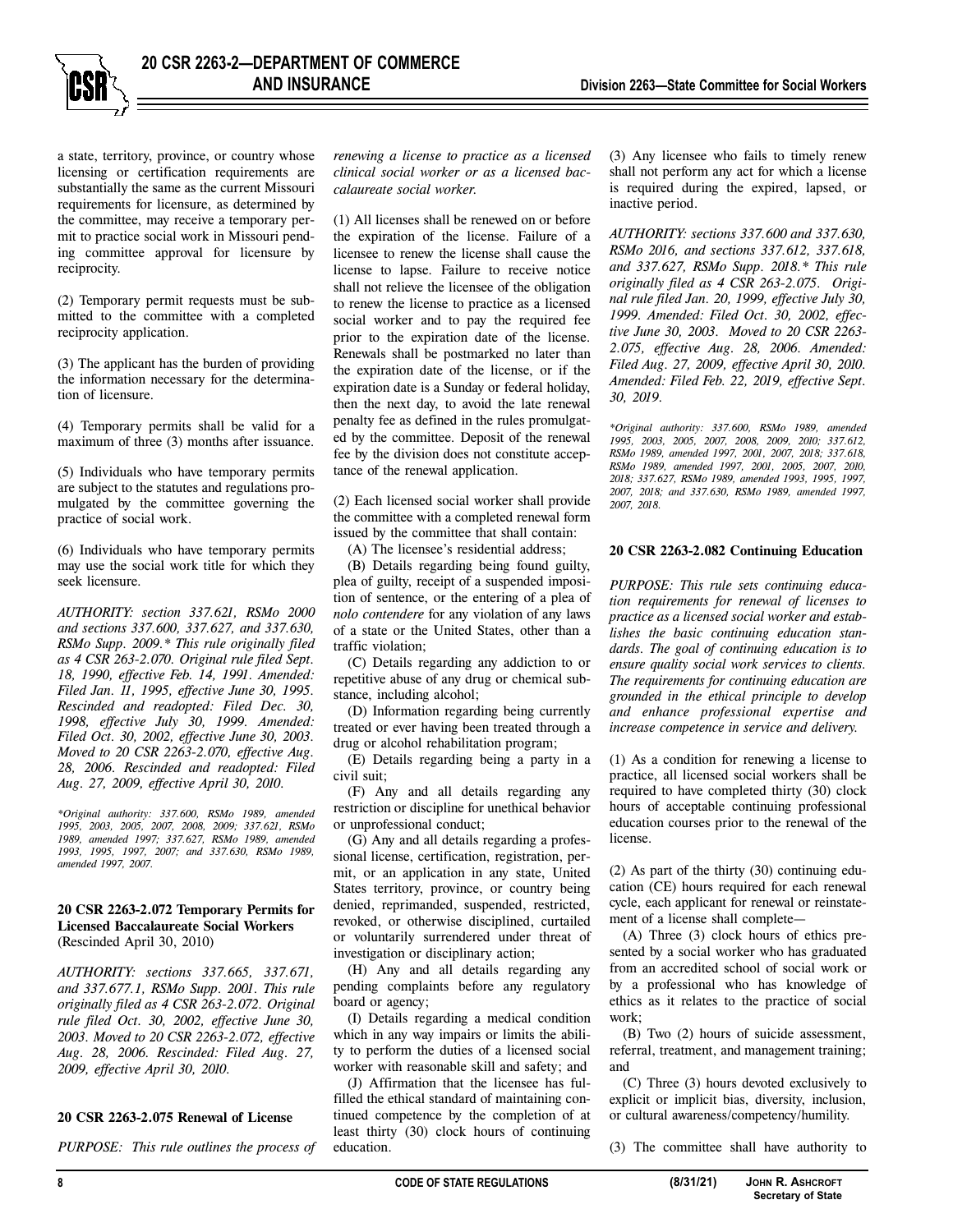

make exceptions to the continuing professional education requirement for reasons of health, military service, foreign residency, or other good cause.

(4) The overriding consideration in determining whether a specific activity is acceptable is that it shall be a formal curriculum of learning which contributes directly to the advancement, extension, and enhancement of professional skills and scientific knowledge of a licensed individual.

(5) A licensee who becomes licensed during a renewal cycle shall be required to obtain continuing education at the rate computed by the following, keeping in mind that correspondence courses may not total more than fifty percent (50%) of the total hours required:

(A)

| REQUIRED CEs*                                    |                 |  |  |  |
|--------------------------------------------------|-----------------|--|--|--|
| <b>ISSUE MONTH</b>                               | CE HOURS NEEDED |  |  |  |
| October                                          | 29              |  |  |  |
| November                                         | 28              |  |  |  |
| December                                         | 26              |  |  |  |
| January                                          | 25              |  |  |  |
| February                                         | 24              |  |  |  |
| March                                            | 23              |  |  |  |
| April                                            | 21              |  |  |  |
| May                                              | 20              |  |  |  |
| June                                             | 19              |  |  |  |
| July                                             | 18              |  |  |  |
| August                                           | 16              |  |  |  |
| September                                        | 15              |  |  |  |
| *This chart pertains to new licensees only.      |                 |  |  |  |
| Formula: Months licensed divided by the number   |                 |  |  |  |
| of months in reporting cycle multiplied by total |                 |  |  |  |
| CE hours required for renewal. Total rounded up  |                 |  |  |  |
| or down to the nearest whole number: four (4) or |                 |  |  |  |
| less round down; five (5) or more round up.      |                 |  |  |  |
| Example: licensed on January 1 of an odd year,   |                 |  |  |  |
| reporting cycle is 24 months, 30 hours of CE     |                 |  |  |  |
| required. 20 months $\div$ 24 months x 30 = 24.9 |                 |  |  |  |
| which rounds up to 25. Licensee must have 25 CE  |                 |  |  |  |

hours to renew.

(6) The required continuing education hours may be satisfied through any combination of the following activities:

(A) University or college courses that the licensee successfully completes for credit. Each semester hour credit shall equal fifteen (15) hours of continuing education and each quarter-hour credit shall equal ten (10) hours. Non-credit hours shall be measured in classroom hours;

(B) A maximum of fifteen (15) hours for

the completion of self-study programs (i.e., audio or video recordings, electronic, computer, or interactive materials or programs);

(C) Three (3) hours for the publication of an article in a non-peer-reviewed publication;

(D) Five (5) hours for publication of an article in a peer-reviewed professional publication;

(E) Five (5) hours for the publication of one (1) chapter in a social work related professional book;

(F) Ten (10) hours for the publication of an entire book related to the practice of social work;

(G) A maximum of five (5) hours for the initial one- (1-) time preparation and presentation of a social work course, seminar, or workshop during a renewal period. Credit for preparation and presentation shall not be granted for repetitious presentations;

(H) A maximum of three (3) hours during a renewal period for supervision performed for any of the following: social work applicants, impaired licensees, licensees under disciplinary sanction, or peer review of another licensee's therapy skills which includes consultation, conference, and critique; undergraduate and graduate practicum students; or specialty applicants; or

(I) Attending workshops or seminars, including live interactive webinars, approved by or sponsored by the following:

1. National Association of Social Workers (NASW);

2. Social service agency and/or organizational staff development unit (i.e., hospitals, nursing homes, residential treatment facility, etc.);

3. Professional associations in the human services including, but not limited to the—

A. American Psychological Association (APA);

B. Missouri Psychological Association (MOPA);

C. American Association for Marriage and Family Therapy (AAMFT);

D. Missouri Association for Marriage and Family Therapy (MAMFT);

E. American Counseling Association of Missouri (ACAM);

F. American Counselors Association (ACA);

G. American Mental Health Counseling Association (AMHCA);

H. Missouri Mental Health Counseling Association (MMHCA); and

I. Missouri Society for Clinical Social Workers (MSCSW);

4. Association of Social Work Boards (ASWB) or its successor—Approved Continuing Education (ACE);

5. Accredited college or university; or 6. Continuing education hours used to satisfy the continuing education requirements of another state may be submitted to fulfill the requirements of this state if the other state's continuing education requirements are substantially equal to or greater than the requirements of this state.

(7) Up to ten (10) continuing education hours may be carried over into the next reporting period. Continuing education hours shall not be awarded for regular work activities, administrative staff meetings, case staffing or reporting, membership in or holding office in, or participation on boards or committees, business meetings of professional organizations, or training specifically related to policies and procedures of an agency.

(8) Continuing education activities shall—

(A) Be presented by a qualified individual who is an instructor, consultant, or trainer whose documented background, training, education, or experience is appropriate for leading a discussion on the subject matter;

(B) Specify the level of knowledge participants should have upon entering (basic, intermediate, advanced) and the educational objectives obtained upon completing the activity; and

(C) Provide a mechanism for evaluation by the participants. The evaluation may be completed on-site immediately following the activity or an evaluation questionnaire may be distributed to participants to be completed and returned by mail.

(9) With the exception of any of the previously mentioned organizations in section (6), any other organized group that wants to sponsor a workshop or seminar shall submit an application for approval at least thirty (30) days prior to the date of the program. Applications shall be submitted on forms provided by the committee. The committee shall notify the sponsor in writing of approval or denial. The committee will not consider requests for approval of any program submitted after it has already been presented.

(10) Once an application for approval of a course has been granted by the committee, reapproval shall not be required for each subsequent presentation of the course so long as it has not changed. If any portion of the course has significantly changed, reapplication must be made.

(11) A licensee shall be responsible for maintaining records of continuing education activities. Each licensee shall retain documentation of the continuing education verified on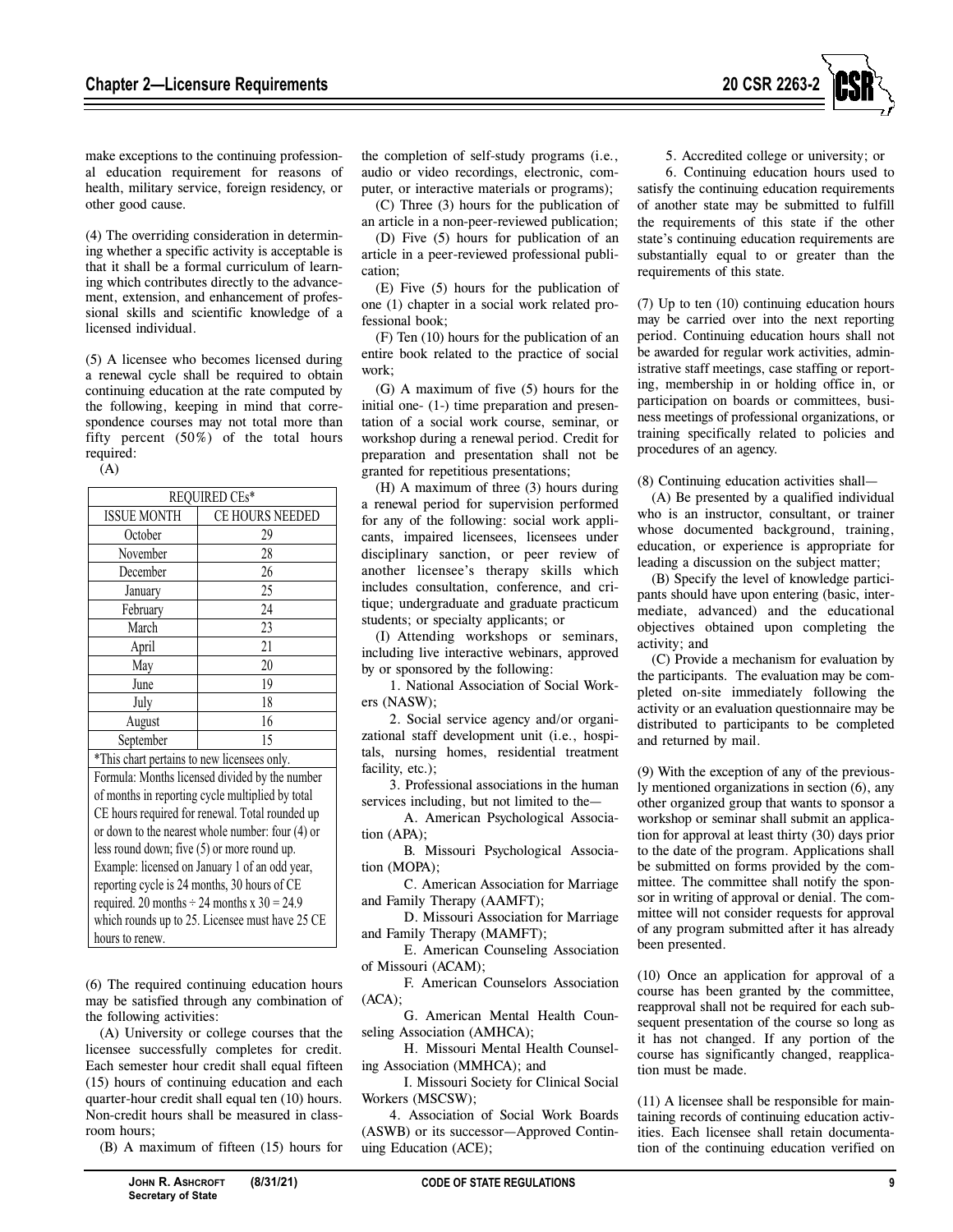**AND INSURANCE Division 2263—State Committee for Social Workers**

the renewal form for four (4) years following license renewal. The committee may conduct audits of licensees to verify compliance with the continuing education requirements.

(12) Upon request of the committee, the licensee shall provide all documentation of completion of continuing education activities. Failure to provide the committee with the proof of compliance with the continuing education requirement when requested will be considered a violation of the practice act and shall be cause for discipline. Documentation of continuing education may consist of—

(A) Certificates or affidavits provided by the program/sponsor;

(B) Receipts for fees paid to the sponsor;

(C) Educational transcripts;

(D) Written verification from the university practicum instructor that the licensee provided supervision of undergraduate or graduate students;

(E) Copy of publication and letter from editor/publisher;

(F) A written announcement of a presentation schedule and/or brochure specifically identifying the licensee as the presenter of a course/seminar/program.

(13) Continuing education required by the committee as part of discipline imposed on a licensee shall not count toward compliance with the continuing education requirement of this rule.

*AUTHORITY: section 337.627, RSMo Supp. 2020.\* This rule originally filed as 4 CSR 263-2.082. Original rule filed June 25, 2004, effective Dec. 30, 2004. Rescinded and readopted: Filed Jan. 17, 2006, effective July 30, 2006. Moved to 20 CSR 2263-2.082, effective Aug. 28, 2006. Amended: Filed Aug. 27, 2009, effective April 30, 2010. Amended: Filed Sept. 27, 2017, effective March 30, 2018. Amended: Filed Aug. 30, 2019, effective Feb. 29, 2020. Amended: Filed Jan. 20, 2021, effective July 30, 2021.* 

*\*Original authority: 337.627, RSMo 1989, amended 1993, 1995, 1997, 2007, 2018.* 

#### **20 CSR 2263-2.085 Restoration of License**

*PURPOSE: This rule outlines the process for restoring a license to practice as a social worker.* 

(1) A license that has been expired for sixty (60) days or less shall be restored by submitting—

(A) A completed renewal form;

(B) Proof of satisfaction of the continuing

education (CE) requirements; (C) The renewal fee; and

(D) The delinquency fee.

(2) A license that has been expired more than sixty  $(60)$  days but less than two  $(2)$  years must be restored by submitting—

(A) A completed renewal form;

(B) Proof of satisfaction of the continuing education requirements;

(C) The renewal fee;

(D) The restoration fee; and

(E) Proof of completion of continuing education hours in the current renewal cycle using the following formula: Number of months not renewed divided by twenty-four (24), multiplied by thirty (30), and then rounded to the nearest whole number. Total rounded up or down to the nearest whole number: four (4) or less round down; five (5) or more round up. Example: license which has been expired for seven (7) months:  $7 \div$  $24 = .29 \times 30 = 8.7$ , rounded up to 9. Nine (9) hours of CE required to renew.

1. Proof of the completion of the continuing education hours during the lapse period must be submitted with the application for renewal and the required fees. These hours are in addition to the thirty (30) hours required for renewal of the license.

2. The number of continuing education hours completed above the number required in the current renewal cycle can be credited toward the total hours required for the next renewal cycle.

(3) A license that has been expired for two (2) years or more must be restored by submitting—

(A) A completed application for licensure, noting the previous license, a request for restoration of license, and one (1) of the following:

1. Proof of current qualification for licensure and proof of completion of at least thirty (30) hours of continuing education completed within the two (2) years immediately preceding the application;

2. Proof of eligibility for licensure by reciprocity as if the applicant was applying for a new license; or

3. Proof of successful completion of any examination required for licensure that has been completed within two (2) years of the date of the request for the restoration of license; and

(B) The restoration fee.

(4) To restore a license that has been previously revoked, the applicant must submit the following:

(A) An application for licensure requesting

reinstatement that contains a statement of the applicant's competency for licensure and rehabilitation from the conduct that was the cause of revocation;

(B) Proof of current qualification for licensure and proof of completion of at least thirty (30) hours of continuing education completed within two (2) years immediately preceding the application, or proof of eligibility for licensure by reciprocity as if the applicant was applying for a new license;

(C) Proof of successful completion of any examination required for licensure that has been completed within two (2) years of the date of the request for restoration of license; and

(D) The restoration fee.

*AUTHORITY: sections 337.600, 337.612, 337.618, 337.627, 337.630, and 337.662, RSMo 2016.\* This rule originally filed as 4 CSR 263-2.085. Original rule filed Dec. 30, 1998, effective July 30, 1999. Amended: Filed March 15, 2004, effective Sept. 30, 2004. Moved to 20 CSR 2263-2.085, effective Aug. 28, 2006. Rescinded and readopted: Filed Aug. 27, 2009, effective April 30, 2010. Amended: Filed Sept. 27, 2017, effective March 30, 2018.* 

*\*Original authority: 337.600, RSMo 1989, amended 1995, 2003, 2005, 2007, 2008, 2009, 2010; 337.612, RSMo 1989, amended 1997, 2001, 2007; 337.618, RSMo 1989, amended 1997, 2001, 2005, 2007, 2010; 337.627, RSMo 1989, amended 1993, 1995, 1997, 2007; 337.630, RSMo 1989, amended 1997, 2007; and 337.662, RSMo 2001.* 

#### **20 CSR 2263-2.090 Inactive Status**

*PURPOSE: This rule outlines the process of requesting inactive status to maintain a license as a licensed social worker.* 

(1) A licensee shall request inactive status in writing. An inactive license shall be renewed biennially. Failure to receive a renewal notice shall not relieve the licensee of the obligation to renew the inactive license and pay the required fee prior to the expiration date of the inactive license. Renewals shall be postmarked no later than the expiration date of the license to avoid the late renewal penalty fee as defined in rules promulgated by the committee.

(2) Each inactive licensee shall provide the committee, at the time of application for renewal of the inactive license, with a completed renewal form issued by the committee that shall contain updated information since the preceding application/renewal period.